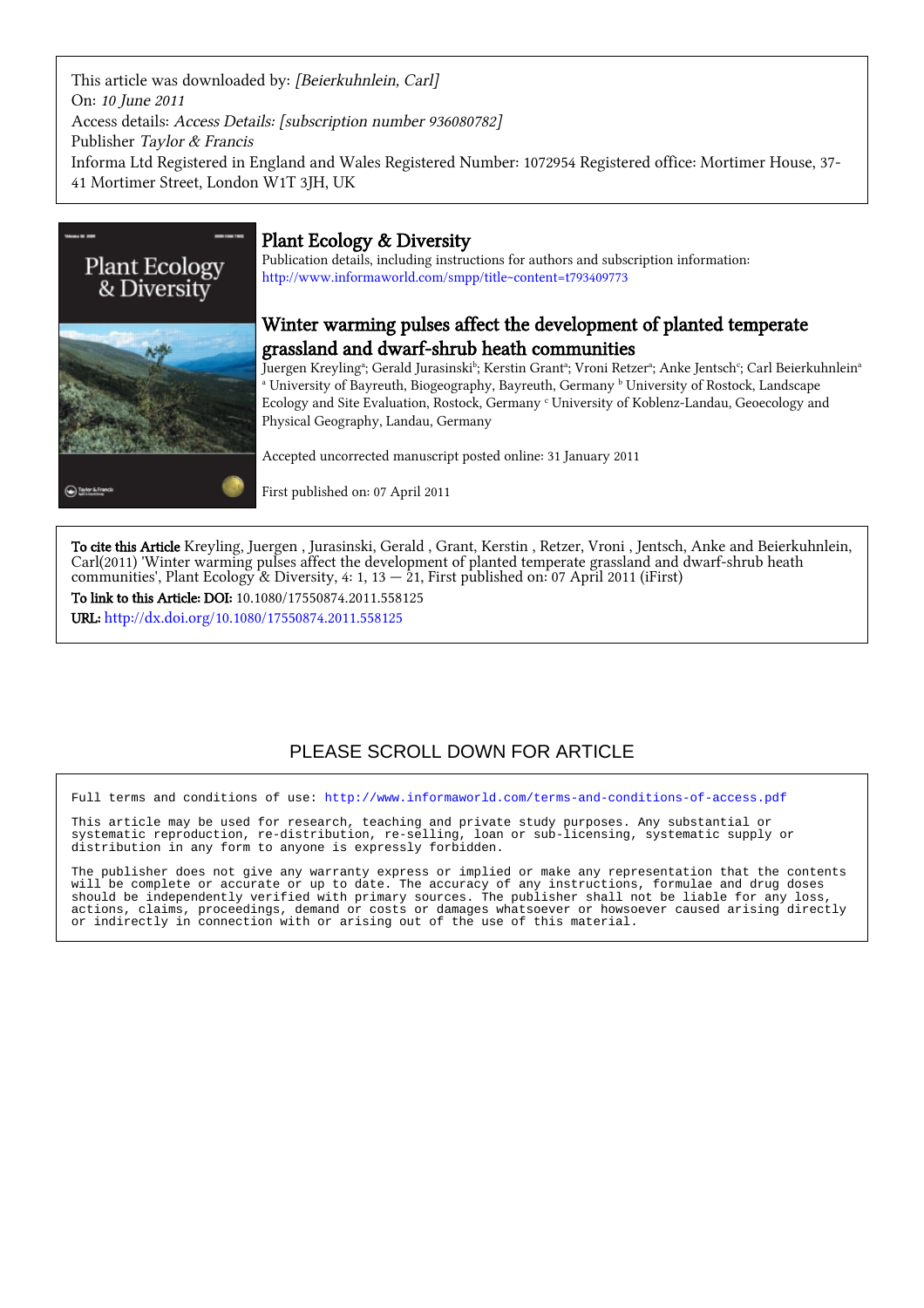# **Winter warming pulses affect the development of planted temperate grassland and dwarf-shrub heath communities**

Juergen Kreyling<sup>a\*</sup>, Gerald Jurasinski<sup>b</sup>, Kerstin Grant<sup>a</sup>, Vroni Retzer<sup>a</sup>, Anke Jentsch<sup>c</sup> and Carl Beierkuhnlein<sup>a</sup>

*aUniversity of Bayreuth, Biogeography, Bayreuth, Germany; bUniversity of Rostock, Landscape Ecology and Site Evaluation, Rostock, Germany; <sup>c</sup> University of Koblenz-Landau, Geoecology and Physical Geography, Landau, Germany*

(*Received 22 July 2010; final version received 3 January 2011*)

*Background:* Winter conditions are changing considerably due to climate change. Resulting alterations in the frequency of soil freeze–thaw cycles (FTCs) are ecologically important.

*Aim:* We quantified the impact of winter soil-warming pulses on the community structure of temperate plant communities. *Methods:* The cover of vascular plant species in two vegetation types, each at three diversity levels, was recorded 1 year before to 3 years after an FTC-manipulation that added five additional FTCs. Changes in species abundance patterns (Bray–Curtis similarity) were analysed by linear mixed effect models.

*Results:* Communities exposed to additional FTCs showed less change in their species abundance patterns than the reference plots. Community development in the grassland differed between the FTC-manipulation and the reference plots in the first growing season after the FTC-manipulation, but such effects disappeared over time, whereas the divergence from the reference plots in the dwarf-shrub heath started in the second year after the FTC-manipulation and effects grew over time. Responses to FTCs were related to growth forms: some grasses increased after the FTC-manipulation, whereas the cover of dwarf shrubs was reduced. There was less change in species abundance distributions in the more diverse communities with legumes present.

*Conclusions:* Winter climate change is a critical driver of temperate ecosystems. Short-term climatic events can have long-term implications on the structure of ecosystems. Community composition regulates alterations in the development and competitive balance of plant communities caused by soil warming pulses.

**Keywords:** diversity–stability; EVENT-experiment; freeze–thaw cycles; freezing–thawing; legume effect; soil frost; winter ecology

# **Introduction**

Winter has predominantly been viewed as the dormant season in temperate ecosystems. However, some plants remain photosynthetically active (Starr and Oberbauer 2003; Steenberg-Larsen et al. 2007) and are capable of taking up nutrients (Bilbrough et al. 2000; Grogan et al. 2004; Andresen and Michelsen 2005) even under winter conditions. Many ecological processes that strongly affect the environment of plants, such as mineralisation, nutrient leaching, physical changes to soil properties, or  $CO<sub>2</sub>$ losses during the subsequent growing season are related to snow cover and soil frost regimes (Edwards et al. 2007; Öquist and Laudon 2008). Climate change in winter can therefore be expected to impact plant communities and ecosystem functioning in boreal and arctic, but also in temperate, ecosystems (Kreyling 2010). The magnitude of climate change in winter is projected to be greater than in other seasons (Solomon et al. 2007). The frequency of soil freeze–thaw cycles (FTCs), for instance, is expected to increase under reduced snow cover in winter as a result of a decrease in the insulation of the soil by snow (Groffman et al. 2001). Observations (Henry 2008) and climate modelling (Venalainen et al. 2001) have confirmed an expected increase in the frequency of FTCs,

which are known to cause nitrogen (N) flushes, and to temporally increase N availability and nitrate leaching (DeLuca et al. 1992; Fitzhugh et al. 2001; Groffman et al. 2001; Monson et al. 2006; Matzner and Borken 2008). This may have implications for vegetation dynamics, as higher N availability facilitates species turnover (Tilman 1987).

Temperate grasslands can increase their productivity in the growing season after an increased frequency of FTCs (Kreyling et al. 2008). Tracer experiments after a final thaw indicated a rapid uptake and allocation of N into aboveground organs by grasses, whereas in shrubs the N-tracer was found in the root systems only (Grogan et al. 2004). The capacity to use the mobilised nutrients may therefore differ substantially between growth forms, such as grasses, forbs, and dwarf shrubs. This may be reflected in considerable differences in the response to increased FTCs between vegetation types, with grassland benefiting from FTC-events in terms of biomass production and dwarf-shrub heath being adversely affected – a pattern that has been linked to N deficiency in dwarf-shrub heaths (Kreyling et al. 2010).

Any species- or growth form-specific differences in nutrient uptake and productivity after increased FTCs could

<sup>\*</sup>Corresponding author. Email: juergen.[kreyling@uni-bayreuth.de](mailto:kreyling@uni-bayreuth.de)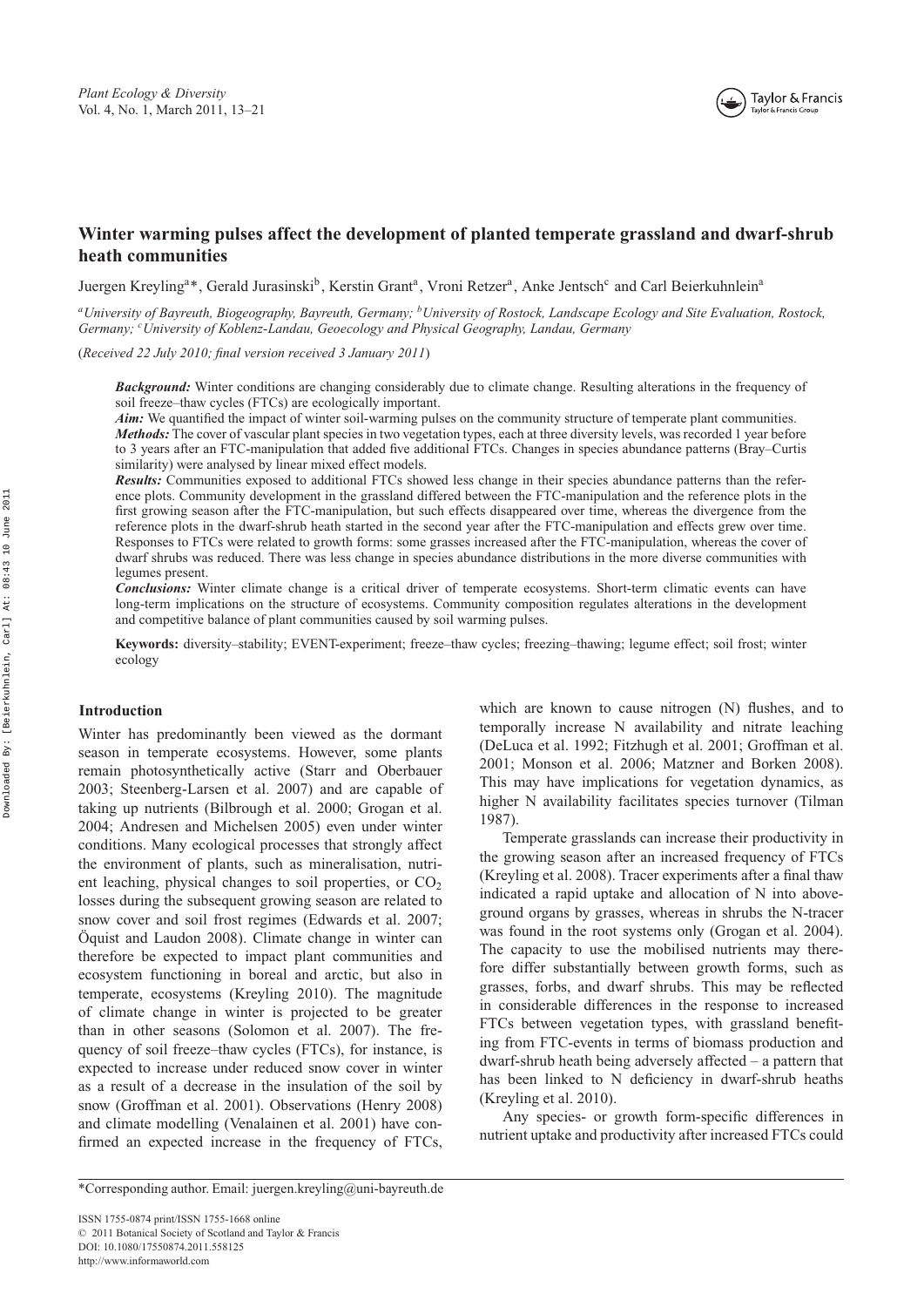lead to changes in competitive balance and, ultimately, to altered community composition as was reported by Joseph and Henry (2008) for a temperate site in Canada. In arctic or alpine environments winter may play a far greater role in shaping communities compared with temperate settings (e.g. temperature extremes, timing of FTCs). For instance, Bokhorst et al. (2009) reported damage to subarctic vegetation after mid-winter warming pulses, again with species-specific differences. Snow depth and the time of snowmelt are further known to affect composition and diversity in alpine snowbeds (Schoeb et al. 2009) or competitive interactions in subarctic tundra (Wipf et al. 2006). Existing community composition (functional types) may therefore be an important driver of the vegetation response to FTCs.

More diverse communities are generally expected to be more resilient to external perturbations than less diverse ones (Tilman et al. 2006). However, it is highly controversial as to which facet of diversity (species richness, functional group richness, key species with the special importance of dominants, the presence of specific functional groups, such as legumes) is responsible for the observed diversity effects (Hooper et al. 2005). None of the empirical evidence in the diversity–stability debate originates from the study of winter climate parameters, but the general expectation that more diverse communities are more stable when exposed to perturbations should also hold true here.

In this study, we evaluated the effects of experimentally increased frequency of FTCs on grassland and dwarfshrub heath communities – expressed as changes in species abundance distribution on experimental plots – over the three growing seasons that followed the FTC-manipulation. Synthetic grassland and dwarf-shrub heath communities were subjected to winter warming pulses by a combination of below-ground heating cables and above-ground plastic tunnels during the winter of 2005*/*2006. We then examined the response of the communities through the 2006, 2007 and 2008 growing seasons. We hypothesised that (1) increased FTCs induced measurable changes in the composition of plant communities in comparison with the reference plots. We expected that (2) the functional composition of the plant community determined the direction and magnitude of changes in species abundance distributions due to different responses by growth forms (grasses, forbs, and dwarf shrubs); and (3) higher functional diversity increased resilience against FTCs. Previous reports on this experiment have focused on above- and below-ground productivity and enzyme activity in grasslands within one growing season after the FTC-manipulation (Kreyling et al. 2008) and on differences in above-ground productivity between grasslands and dwarf-shrub heath communities (Kreyling et al. 2010). The focus here is on the response of community composition and species abundance patterns as a function of initial species*/*functional group composition.

## **Materials and methods**

#### *Experimental site*

This study was part of the EVENT-experiment (Jentsch et al. 2007) located in the Ecological-Botanical Garden of the University of Bayreuth, Germany (49° 55' 19" N, 11° 34' 55" E; 365 m a.s.l.; mean annual temperature: 7.9  $\textdegree$ C; mean annual precipitation: 724 mm; data: German Weather Service, 1971–2000). The soil of the experimental site was established in February 2005 from homogenised regional soil (depth ca. 80 cm) underlain by drainage facilities to avoid water-logging. The texture of the soil is loamy sand (82% sand, 13% silt, 5% clay) with a pH of 4.5 in the upper layer and a pH of 6.2 in the lower layer (measured in 1M KCl).

Technical details on the freeze–thaw manipulation are described in Kreyling et al. (2010). In short, the experiment was carried out in a three-factorial design manipulating (1) freeze–thaw cycles (FTC-manipulation and reference), (2) vegetation types (grassland and dwarf-shrub heath), and (3) community compositions (three diversity levels, see Table 1). Five true replicates of the freeze–thaw treatment block and the reference block were established. Within each of the 10 blocks, six plant communities (two vegetation types with three community compositions differing in functional diversity) were replicated with a random assignment of location in the treatment block (Jentsch et al. 2007). Each of the 60 plots was 2 m  $\times$  2 m in size and was initially planted in April 2005 with 100 pre-grown individuals of the same age. All non-planted species were removed by periodic weeding.

# *FTC-manipulation*

Soil temperature was manipulated by using buried heating wires (deviflex DTIP, DEVI, Vejle, Denmark) installed at a depth of 7 cm at 20 cm spacing, achieving an average heating of 100 W m−2. This facility allowed short-term manipulations of frost including that of the soil while differing little from natural warming events (Peterjohn et al. 1993). Installation was completed during the establishment of the soil substrate prior to the planting of the experimental communities. One FTC was considered to be completed when the  $0 °C$  level was crossed twice, i.e. temperature remained below zero before thawing, above zero, and then below zero again, each for at least 48 hours. With our setup we could only apply FTCs during natural frost periods lasting at least 6 days. The plots were covered from above using transparent plastic sheets during the heating periods, so that the air temperature also increased (Figure 1; for details see Kreyling et al. (2010)).

Five experimental FTCs were applied in the winter of 2005*/*2006, in addition to the three natural FTCs that occurred (Figure 1). Thus, the reference plots were exposed to three FTCs, whereas the FTC-manipulation plots experienced eight FTCs. Deviations in soil temperature between the treatment and the reference in early winter and early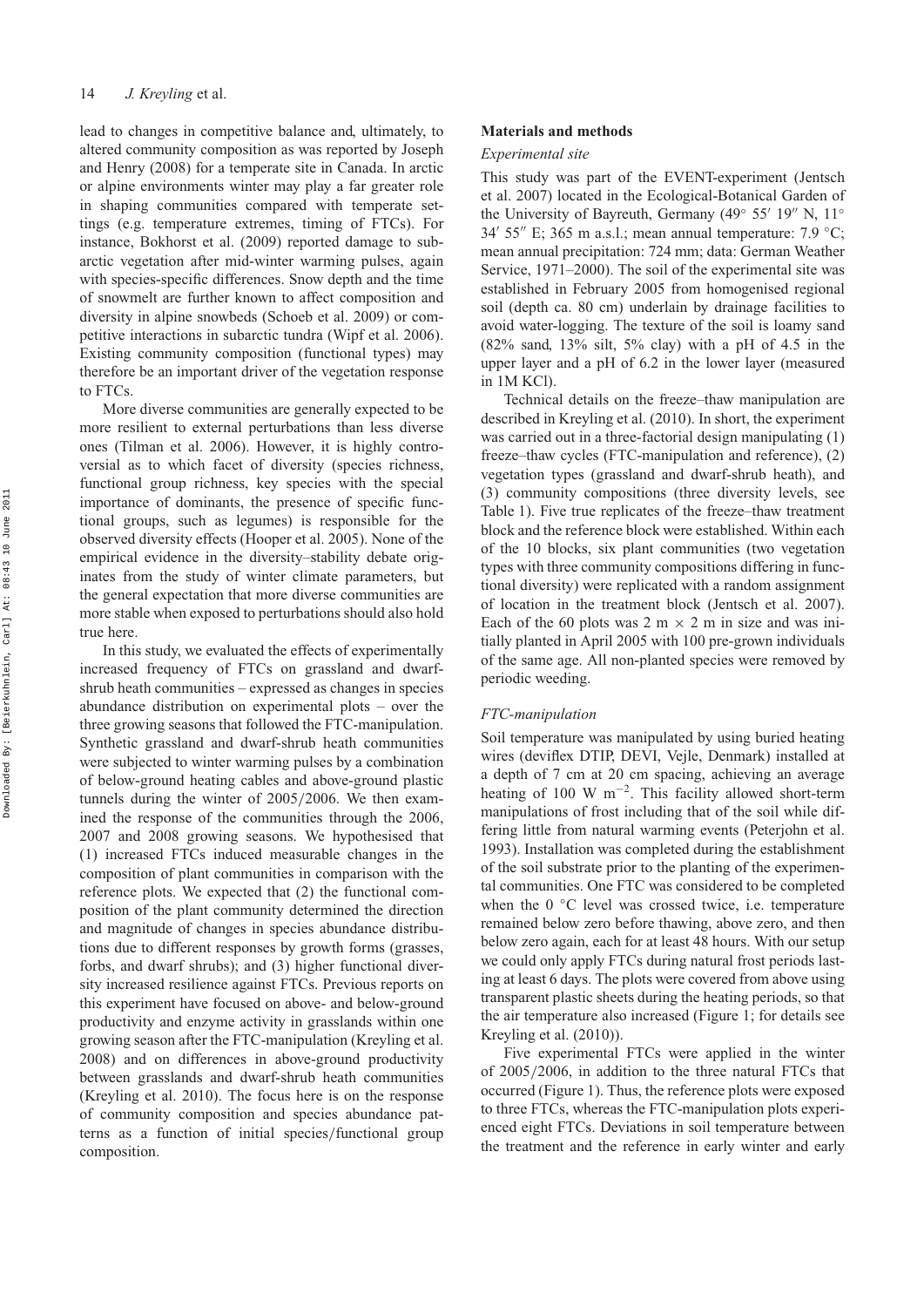| Table 1. Experimental plant communities of two vegetation types (grassland, dwarf-shrub heath) were used at three diversity levels, |  |  |  |  |  |  |  |
|-------------------------------------------------------------------------------------------------------------------------------------|--|--|--|--|--|--|--|
| resulting in six communities.                                                                                                       |  |  |  |  |  |  |  |

| Abbreviation      | Vegetation<br>type   | Description                                                                 | <b>Species</b>                                                    |
|-------------------|----------------------|-----------------------------------------------------------------------------|-------------------------------------------------------------------|
| $G2$ <sup>-</sup> | Grassland            | Two species, one functional group (grass)                                   | Arrhenatherum elatius, Holcus lanatus                             |
| $G4$ <sup>-</sup> | Grassland            | Four species, two functional groups (grass,<br>forb)                        | A. elatius, H. lanatus, Plantago lanceolata,<br>Geranium pratense |
| $G4^+$            | Grassland            | Four species, three functional groups<br>(grass, forb, legume forb)         | A. elatius, H. lanatus, P. lanceolata, Lotus<br>corniculatus      |
| $S2$ <sup>-</sup> | Dwarf-shrub<br>heath | Two species, one functional group (dwarf<br>shrub)                          | Calluna vulgaris, Vaccinium myrtillus                             |
| $S4$ <sup>-</sup> | Dwarf-shrub<br>heath | Four species, two functional groups (dwarf<br>shrub, grass)                 | C. vulgaris, V. myrtillus, Agrostis sp.,<br>Deschampsia flexuosa  |
| $S4$ <sup>+</sup> | Dwarf-shrub<br>heath | Four species, three functional groups<br>(dwarf shrub, legume shrub, grass) | Genista tinctoria, V. myrtillus, Agrostis sp.,<br>D. flexuosa     |

G, grassland; S, dwarf-shrub heath; 2 or 4, number of species; , without legumes;  $^+$ , with legumes.



Figure 1. Air and soil temperature during the experiment. Upper panel: air temperature measured at  $+5$  cm in two treatment blocks; lower panel: soil temperature measured at −4 cm on each plot (lines represent the means of the FTC-manipulation and the reference plot temperatures). The arrows which point downwards indicate the five experimentally-induced freeze–thaw cycles (FTC), in addition to three natural FTCs marked by arrows which point upwards (each arrow marks the second crossing of 0 ◦C per cycle).

spring were due to warming pulses that were stopped when reference plots thawed naturally. During the winter, maximum snow depth was less than 5 cm and snow cover did not last more than 1 day. No ice encasement occurred in any treatment.

#### *Response parameters*

The above-ground cover of each species was quantified for the central 1 m−<sup>2</sup> of each plot to avoid any edge effects. We used the point quadrat method to estimate the cover of each species at 100 vertically inserted steel needles. The recording was repeated three times (May, July, and September) in each of four growing seasons (2005 to 2008). The soil temperature at −4 cm on every plot and the air temperature at +5 cm in two treatment blocks were measured at 10-minute intervals by using thermistors (B57863-S302-F40, EPCOS) connected to a data-logger (dl2, Delta).

#### *Data analysis*

Above-ground species cover was used to evaluate changes in species abundance patterns. At the beginning of the experiment, all replicates of each plant community had nearly identical species abundance patterns. We evaluated the compositional development of each individual plot by comparing its species abundance pattern to its initial species abundance pattern (5 weeks after planting) at each time step (three times in each of 4 years). Linear mixed effects models (FTC-manipulation, vegetation type, community composition, and all interactions) were used to test whether the FTC-manipulation significantly affected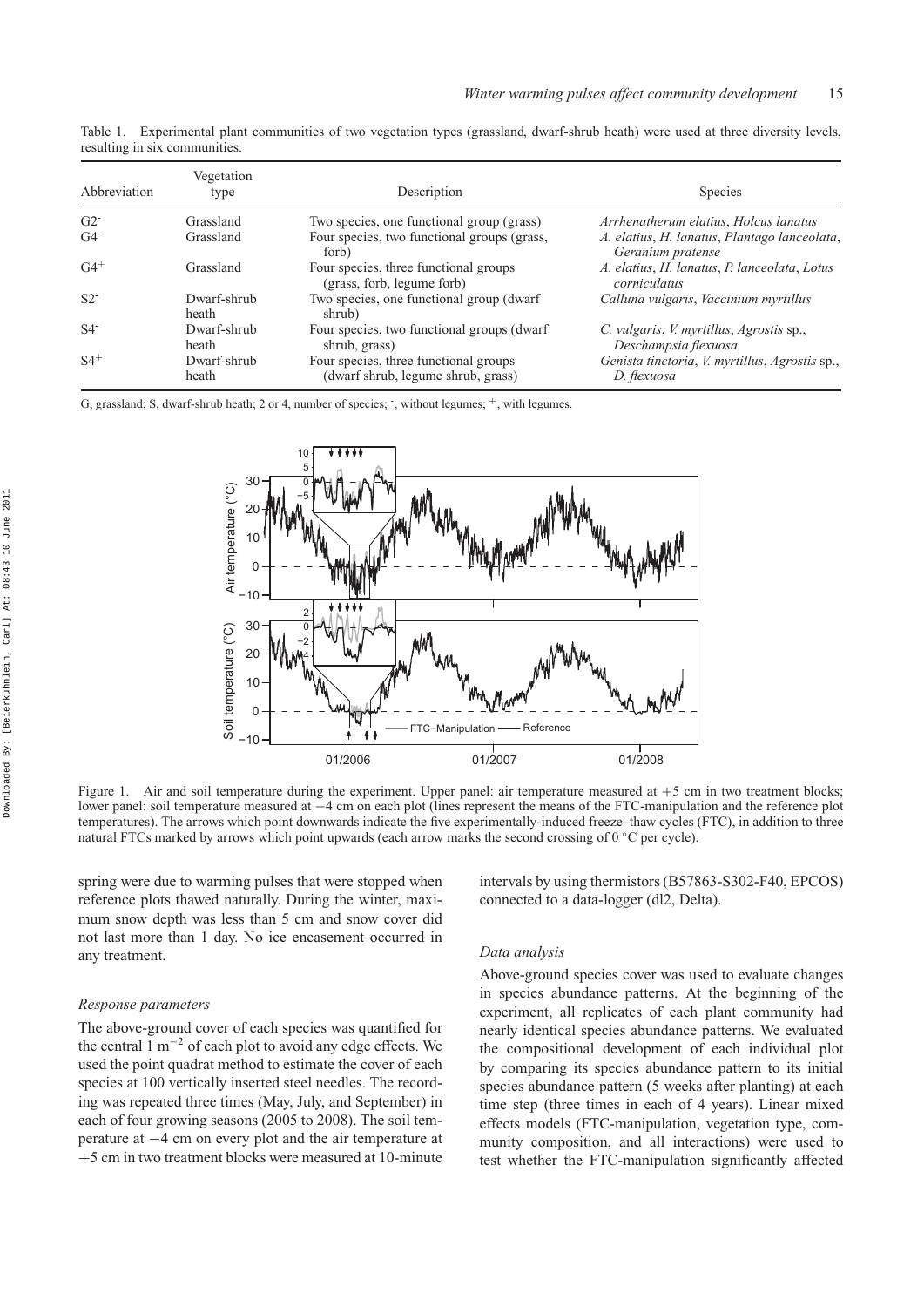community development over time. Such models enable a statistical treatment of repeated measures by including time as a random factor (Pinheiro and Bates 2004). In addition to the FTC-manipulation as a fixed factor, block identity was used as a random factor to account for the blocking of communities within the treatment blocks. The significance of differences was evaluated by a Markov Chain Monte Carlo sampling of 10,000 permutations (Baayen et al. 2008). Data were log-transformed if conditions of normality were not met, or to improve homogeneity of variances. Both characteristics were tested by examining the residuals versus fitted plots and the normal qq-plots of the models.

We used the Bray–Curtis dissimilarity coefficient to quantify community similarity. The Bray–Curtis coefficient, due to its semi-metric nature, is a good measure of ecological distance along gradients (Faith et al. 1987; Oksanen and Tonteri 1995) and it enables the detection of the deviation and turnover in the dominance structure of plant communities in response to a treatment before local extirpations occur, and expresses such changes with a single metric (Brosofske et al. 2001; Jurasinski and Kreyling 2007). In contrast to more common species-specific observations or population-oriented analyses and community gross-totals, this approach enables the community-wise evaluation of treatment effects. Here, the similarity index reflected the degree of dominance shift within the planted species composition, as all non-planted species were weeded out. All statistical analyses were performed using R (R Development Core Team 2008) with the additional packages simba, vegan, lme4, languageR, and gplots.

# **Results**

The FTC-manipulation affected the species abundance patterns of the synthetic plant communities in subsequent years, with the response being determined by vegetation type and species composition (Table 2, Figure 2). The change in dissimilarity between the species abundance distribution at each time step and the initial species abundance distribution after the FTC-manipulation decreased in the grassland plots (Figure 2). Only the least diverse dwarfshrub heath community (S2<sup>-</sup>) displayed greater changes in the species abundance distribution in the FTC-manipulated plots than in the reference plots in the last year of the study period (mixed model  $P = 0.005$  for 2008). This was related to the dying-off of many individuals of *Calluna vulgaris* and *Vaccinium myrtillus* in some plots of the FTC-manipulation (Figure 3).

The two vegetation types differed strongly in their response to the FTC-manipulation. When comparing the FTC-manipulation with the reference plots, the dissimilarity in species abundance distribution increased sharply in the year following the FTC-manipulation in the grassland plots without legumes (G2<sup>-</sup>, G4<sup>-</sup>). However, in the two-species grassland plots (G2- ), this was a transient effect and pre-manipulation levels of dissimilarity were restored in the following growing season. For the fourspecies grassland community (G4<sup>-</sup>), differences between treatment and reference plots disappeared by the third year after the FTC-manipulation. In contrast, no differentiation in the dominance structure between the treatment and the reference plots of dwarf-shrub heath communities (S2- , S4- ) was found in the first year after the manipulation (Figure 2, right-hand side). However, in the longer-term the community structure of manipulated and reference dwarf-shrub heath plots diverged steadily over the second and third years, indicating a delayed response to the FTC-manipulation.

The most diverse experimental plant communities that contained legumes  $(G4^+, S4^+)$  neither showed a clear trend in changes in species dominance patterns nor did the dissimilarity between the manipulated plots and the reference plots increase considerably over time after the FTC-manipulation (Figure 2, lower panels).

Individual species responded differently to the FTCmanipulation (Figure 3, Table 3). Apart from *Holcus lanatus*, which benefited to a large extent from the FTCmanipulation (Figure 3, Table 3), no other species from the grassland plots showed any significant long-lasting

Table 2. ANOVA table of mixed model results for differences in the dissimilarity of the species abundance distributions between each recording time and the initial conditions for each plot as a response parameter. The following three factors and their interactions were tested with respect to their influence: FTC-treatment (ftc: FTC-manipulation, reference), vegetation type (veg-type: grassland, dwarf-shrub heath), and diversity (div: 2, 4, 4+). Results are provided over all evaluated time steps (overall) and for each year separately (i.e. the dissimilarity of species abundance distributions of each of the three cover measurements per year compared with the initial conditions). The FTC-manipulation took place in the winter of 2005*/*2006; data for 2005 display pre-treatment conditions.

|                                        |      | Overall          |      | 2005    |      | 2006        |      | 2007    |       | 2008    |
|----------------------------------------|------|------------------|------|---------|------|-------------|------|---------|-------|---------|
|                                        | F    | $\boldsymbol{P}$ | F    | P       | F    | P           | F    | P       | F     | P       |
| ftc                                    | 12.9 | < 0.001          | 0.1  | 0.745   | 14.5 | < 0.001     | 9.7  | 0.002   | 2.0   | 0.016   |
| veg-type                               | 21.6 | < 0.001          | 23.0 | < 0.001 | 22.8 | < 0.001     | 66.9 | < 0.001 | 198.6 | < 0.001 |
| div                                    | 12.4 | < 0.001          | 8.5  | < 0.001 | 12.0 | < 0.001     | 16.2 | < 0.001 | 1.5   | 0.233   |
| ftc $\times$ veg-type                  | 5.7  | 0.020            | 3.4  | 0.068   | 16.0 | ${}< 0.001$ | 0.5  | 0.497   | 0.8   | 0.372   |
| ftc $\times$ div                       | 6.6  | ${}< 0.001$      | 3.2  | 0.054   | 1.7  | 0.190       | 5.0  | 0.008   | 7.2   | 0.001   |
| veg-type $\times$ div                  | 24.0 | ${}< 0.001$      | 5.4  | 0.005   | 6.1  | 0.003       | 41.8 | < 0.001 | 35.2  | < 0.001 |
| ftc $\times$ veg-<br>type $\times$ div | 1.0  | 0.350            | 0.1  | 0.888   | 0.2  | 0.841       | 0.3  | 0.720   | 10.2  | < 0.001 |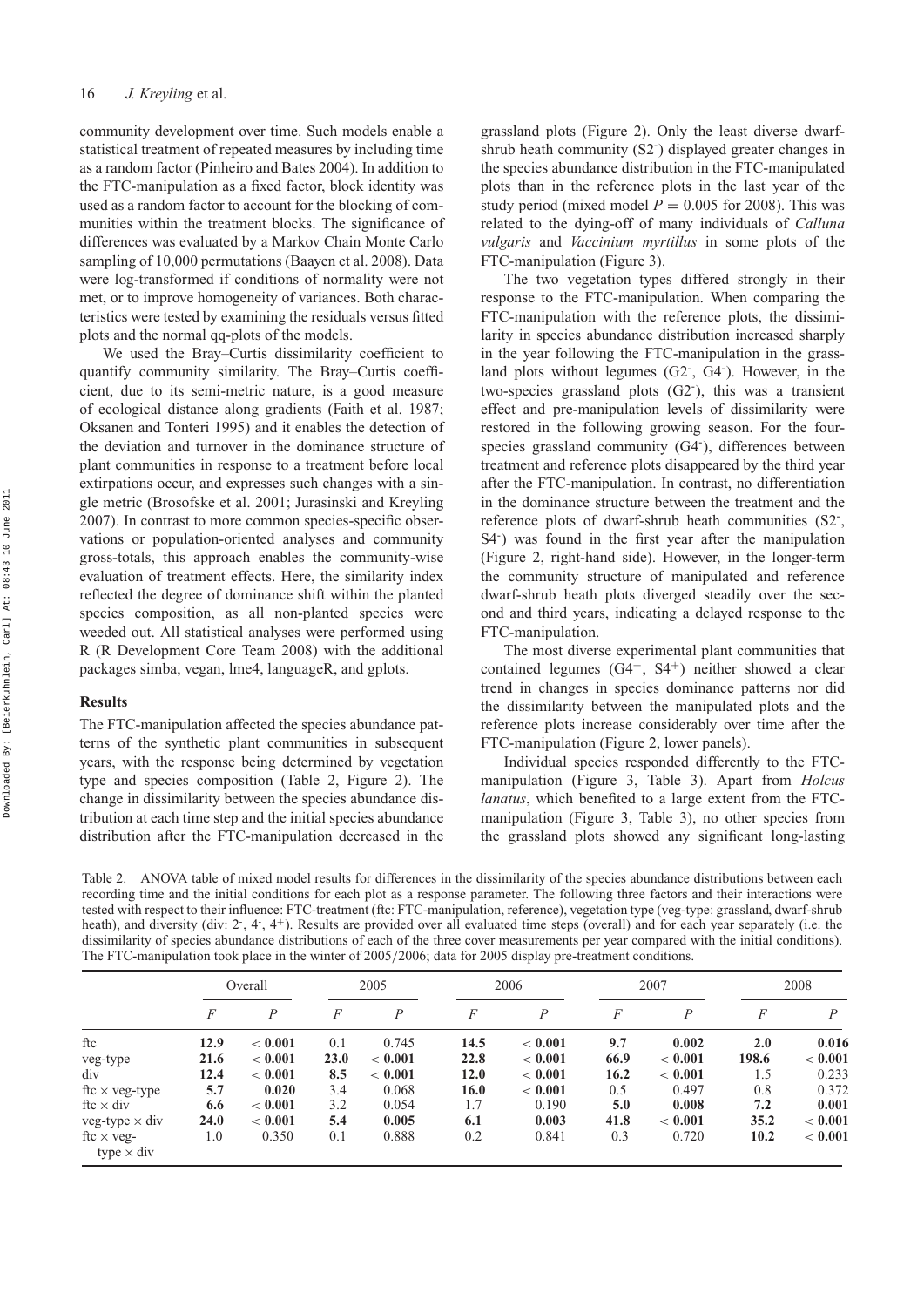

Figure 2. Temporal development of FTC-manipulation (open circles, dashed lines) and reference plots (filled circles, solid lines) for each of the six plant communities. The species abundance distribution at each time step was compared with the initial species abundance distribution (35 days after planting). Each plot (whether manipulated or reference) was only compared with its own initial composition using the Bray–Curtis dissimilarity coefficient, i.e. *n* = 5 in all cases. The symbols represent the mean, bars are one standard error. If the temporal development on the FTC-manipulation plots differed significantly from that on the reference plots over the whole study period was evaluated with mixed models (repeated measures ANOVA; for details see Table 2). The period of FTC-manipulation is shaded in grey.

effects over the whole study period (Table 3). However, most species showed strong short-term responses in the first and the second year after the manipulation. The cover of *Arrhenatherum elatius*, the other grass species in the grassland plots, decreased significantly in the vegetation period after the FTC-manipulation (Table 3). The same was true for the forbs *Plantago lanceolata* and *Geranium pratense* (Figure 3, Table 3). In the grassland, the legume *Lotus corniculatus* was the only species that did not display any significant reaction to the manipulation. All species in the dwarf-shrub heath plots except for the woody legume *Genista tinctoria*, were significantly affected by the FTCmanipulation when considering all three growing seasons (Table 3). However, the effects were not significant for any species within the first year after manipulation (Table 3, columns 5 to 7). In the second and third year, decreases in cover were found in *C. vulgaris*, *V. myrtillus*, and *Deschampsia flexuosa*, whereas *Agrostis* increased in the treatment plots (Figure 3, Table 3). This contributed to an increasing level of dissimilarity in the species abundance distribution between treatment and reference plots (S2- , and S4- in Figure 2).

The performance of various species differed significantly among the three levels of functional diversity

(2- , 4- , 4+), and significant interactions between FTCmanipulation and community diversity were found for *V. myrtillus* (over all years) and *H. lanatus* in 2006 (Table 3).

# **Discussion**

Research on the ecological importance of FTCs has been criticised for commonly applying unrealistic magnitudes and frequencies of FTCs (Henry 2007), and it has been suggested that the effects of realistic manipulations might be small (Grogan et al. 2004; Sjursen et al. 2005). Our temperature manipulation was within the natural variation recorded for the reference plots (Figure 1). For our site, the number of natural FTCs over 8 years ranged between zero and nine with a mean of 3.6 (Kreyling et al. 2010). Thus, the low frequency with at least 48 hours in each state and the low total number of FTCs in our study appear to represent a realistic magnitude and frequency of FTCs. Despite these modest manipulations we found strong and lasting effects in the development of the vegetation. These findings highlight the importance of winter climate change for vegetation dynamics in temperate ecosystems (Kreyling 2010).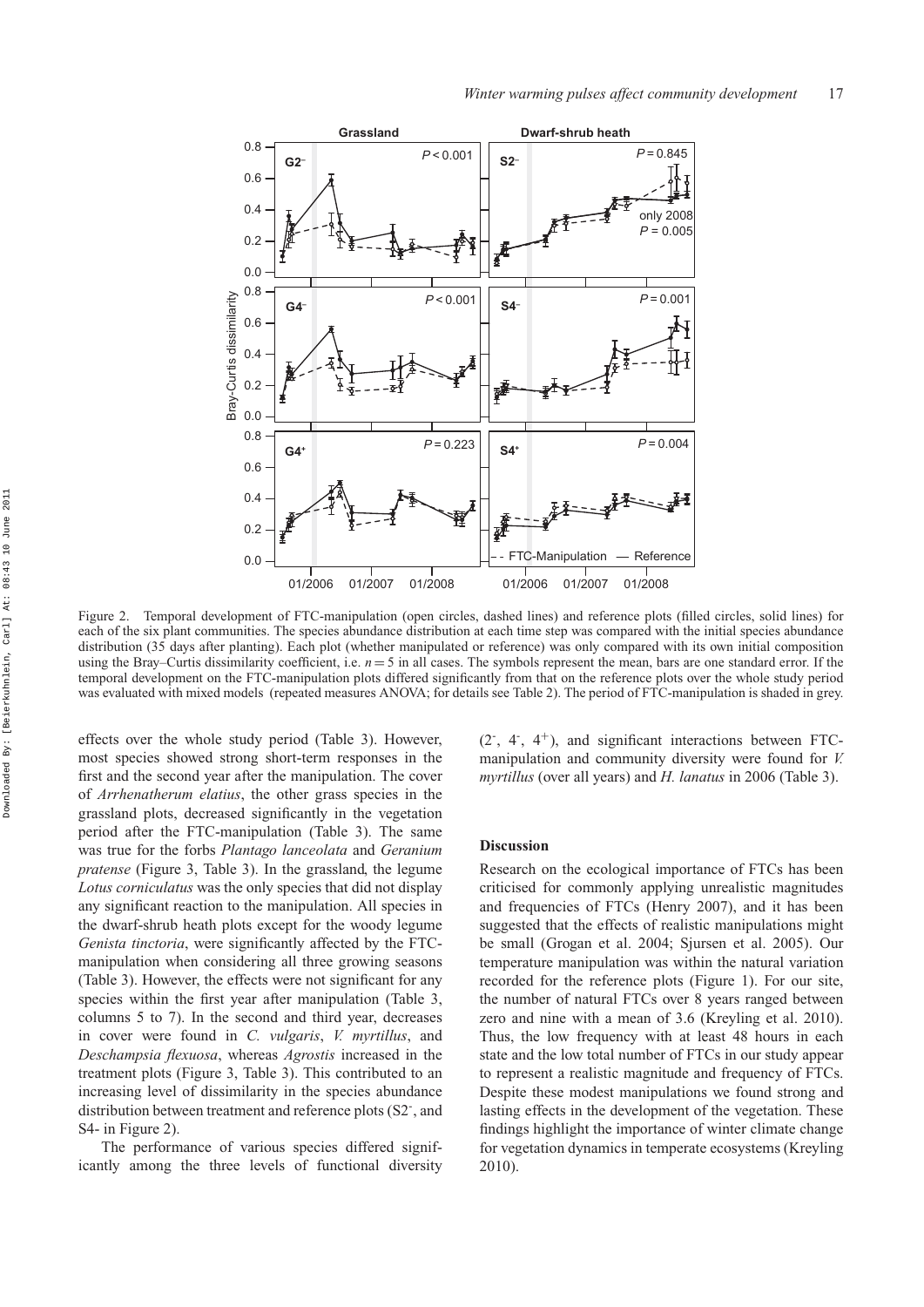

Figure 3. Above-ground cover of each single species for the FTC-manipulation (open circles, dashed lines) and reference plots (filled circles, solid lines) shown for the six plant communities (see Table 3 for statistical results). The period of FTC-manipulation is shaded in grey. The symbols depict the mean, bars are one standard error of the above-ground cover.

The development of plant communities during the 3 years following the FTC-manipulation were influenced by winter warming pulses (Hypothesis 1). In contrast to our expectation, the FTC-manipulation tended to reduce compositional change. The significant dissimilarity between the treatment and reference plots in three of the synthetic plant communities (G2<sup>-</sup>, G4<sup>-</sup>, S4<sup>-</sup>; Figure 2) was caused more by an increasing deviation from the initial conditions in the reference plots rather than by the FTC-manipulation (Figure 2). Climatic forcing would impact all plots and cause their vegetation to change from their initial state. It appears that FTC-manipulation in these three communities has reset their state close to that at the start of the experiment. The other communities either showed no significant changes over the whole study period (G4+, S2-), or the difference between treatment and reference started before the manipulation and the pattern was not altered by the FTC-manipulation (S4+), thereby implying that the effect described above is no general feature, but depends on the specific community, thereby supporting our Hypothesis 2.

*Calluna* die-back due to winter processes has been linked elsewhere to desiccation during exceptionally cold periods (Hancock 2008). However, in our study the dieback occurred with time lags of more than 1 year and coldest temperatures occurred in the reference plots, not in the FTC-manipulation (due to one warming pulse during the coldest times of winter). We argue that root injury, possibly further allowing for pathogenic attacks, may be a possible explanation. Root injury due to soil frost has been identified as a major source of N-leaching (Robitaille et al. 1995; Tierney et al. 2001; Weih and Karlsson 2002; Gaul et al. 2008) and nitrate losses from ecosystems are more likely to be caused by reduced root uptake rather than by increased N net mineralisation (Matzner and Borken 2008).

In general, our results cannot be explained by the altered air temperature. Short-term air-warming events can increase frost injury in shoots due to dehardening and reduced snow insulation (Bokhorst et al. 2009). In our experiment, only *C. vulgaris* retained green foliage over winter, and personal observations did not show any aboveground injuries in this or in any other species. As no other species had green leaves, we can rule out that winter photosynthesis contributed to changes in FTC-manipulated plots. Furthermore, the observed plant responses appear not to be related to soil moisture, as no effects of the FTC-manipulation on soil moisture were found beyond the warming pulses (Kreyling et al. 2010).

Species abundance shifts after the FTC-manipulation in our experiment were related to the pre-treatment composition of the plant communities, supporting our Hypothesis 2. As discussed above, lasting effects were found for the dwarf-shrub heath plots, whereas the grassland plots exhibited a high level of resilience (i.e. the ability of a system to absorb a disturbance event and return to predisturbance characteristics after a short period of time). Our Hypothesis 3 was supported by our findings as more diverse communities were more stable against change and showed less deviation from the reference plots than less diverse communities. This finding supports the insurance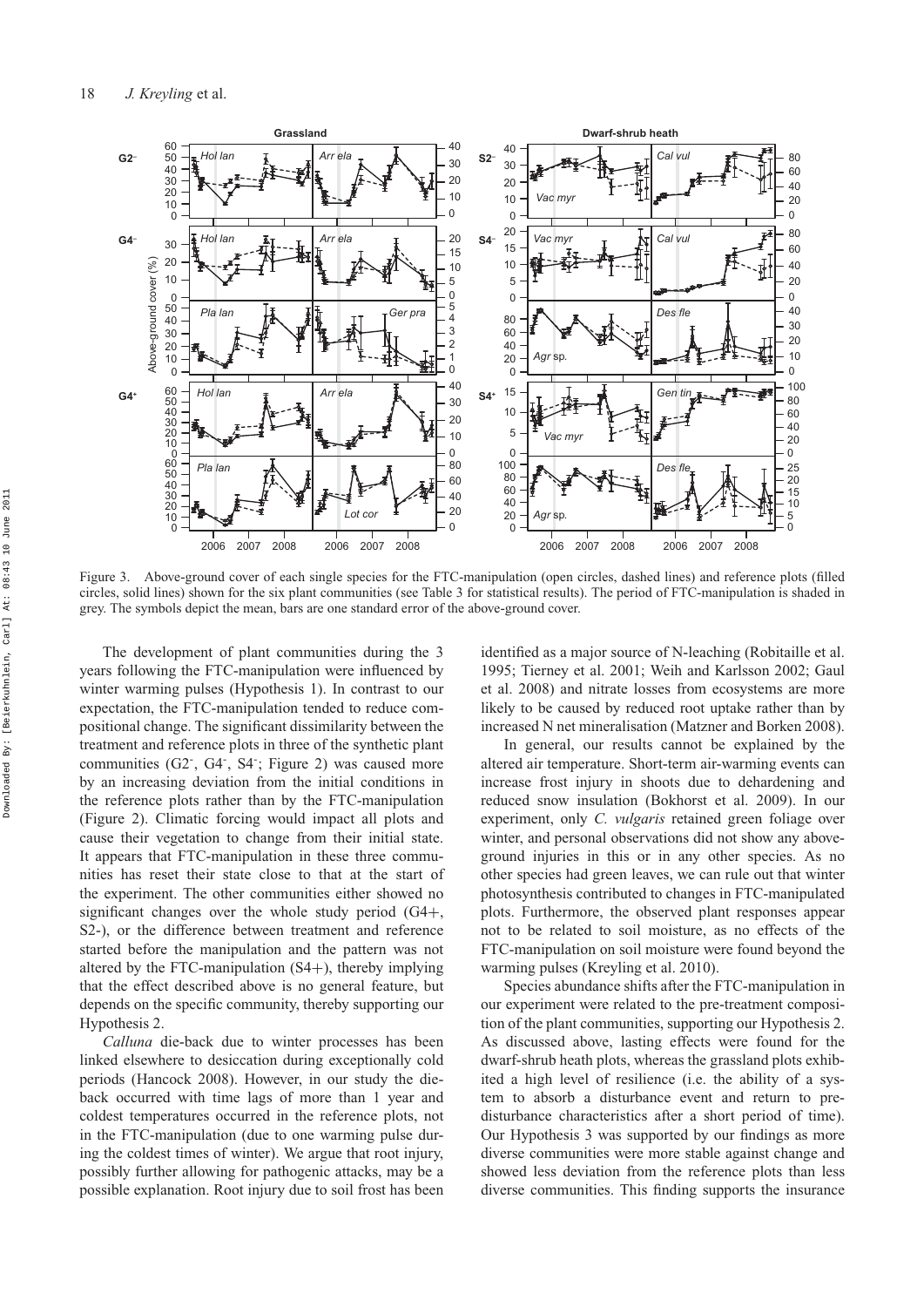| Table 3. ANOVA table of mixed model results for species-specific above-ground cover as a response parameter. The following two factors and their interactions were<br>tested with respect to their influence: FTC-treatment (ftc: FTC-manipulation, reference), and diversity (div: 2-, 4-, 4+). Diversity could only be tested if the respective<br>species occurred at more than one diversity level. Results are provided over all evaluated time steps (overall) and for each year separately. The FTC-manipulation took<br>place in the winter of 2005/2006; data for 2005 display pre-treatment conditions. |       |        |                                                        |              |                                                                  |                |                                                        |                               |                                                        |                                                        |                               |                                                        |                       |                               |                         |
|-------------------------------------------------------------------------------------------------------------------------------------------------------------------------------------------------------------------------------------------------------------------------------------------------------------------------------------------------------------------------------------------------------------------------------------------------------------------------------------------------------------------------------------------------------------------------------------------------------------------|-------|--------|--------------------------------------------------------|--------------|------------------------------------------------------------------|----------------|--------------------------------------------------------|-------------------------------|--------------------------------------------------------|--------------------------------------------------------|-------------------------------|--------------------------------------------------------|-----------------------|-------------------------------|-------------------------|
|                                                                                                                                                                                                                                                                                                                                                                                                                                                                                                                                                                                                                   |       | Overal |                                                        |              | 2005                                                             |                |                                                        | 2006                          |                                                        |                                                        | 2007                          |                                                        |                       | 2008                          |                         |
|                                                                                                                                                                                                                                                                                                                                                                                                                                                                                                                                                                                                                   |       |        | ftc $\times$                                           |              |                                                                  | ftc $\times$   |                                                        |                               | ftc ×                                                  |                                                        |                               | ftc $\times$                                           |                       |                               |                         |
| Species                                                                                                                                                                                                                                                                                                                                                                                                                                                                                                                                                                                                           | fic   | div    | div                                                    | $_{\rm fic}$ | div                                                              | div            | $_{\rm fic}$                                           | div                           | div                                                    | $_{\rm fic}$                                           | div                           | div                                                    | fic                   | div                           | fte $\times$<br>div     |
| Arrhenatherum elatius <sup>g</sup>                                                                                                                                                                                                                                                                                                                                                                                                                                                                                                                                                                                | 0.270 | 0.001  |                                                        | 0.610        |                                                                  |                |                                                        |                               |                                                        |                                                        |                               |                                                        |                       |                               |                         |
| Holcus lanatus <sup>g</sup>                                                                                                                                                                                                                                                                                                                                                                                                                                                                                                                                                                                       | 0.001 | 0.001  | $\begin{array}{c} 0.700 \\ 0.510 \\ 0.669 \end{array}$ | 0.772        | $\begin{bmatrix} 0.001 \\ 0.001 \\ 0.661 \\ 0.601 \end{bmatrix}$ | 0.490<br>0.405 | $\begin{array}{c} 0.006 \\ 0.001 \\ 0.029 \end{array}$ | $0.001$<br>$0.001$<br>$0.129$ | $\begin{array}{c} 0.250 \\ 0.010 \\ 0.084 \end{array}$ | $\begin{array}{c} 0.672 \\ 0.001 \\ 0.001 \end{array}$ | $0.001$<br>$0.001$<br>$0.210$ | $\begin{array}{c} 0.500 \\ 0.940 \\ 0.200 \end{array}$ | $\frac{0.501}{0.009}$ | $0.001$<br>$0.001$<br>$0.815$ | 0.780<br>0.220<br>0.192 |
| Plantago lanceolata <sup>t</sup>                                                                                                                                                                                                                                                                                                                                                                                                                                                                                                                                                                                  | 0.927 | 0.877  |                                                        | 0.761        |                                                                  | 0.131          |                                                        |                               |                                                        |                                                        |                               |                                                        | 0.759                 |                               |                         |

|                                      |                                                                                                                                         | Overall                                                |                                                                 |                                                                       | 2005                             |                                  |                                                                | 2006                          |                                  |                                                                                                                                                                                                                                                                                                     | 2007                             |                         |                                                                  | 2008                                                            |                                  |
|--------------------------------------|-----------------------------------------------------------------------------------------------------------------------------------------|--------------------------------------------------------|-----------------------------------------------------------------|-----------------------------------------------------------------------|----------------------------------|----------------------------------|----------------------------------------------------------------|-------------------------------|----------------------------------|-----------------------------------------------------------------------------------------------------------------------------------------------------------------------------------------------------------------------------------------------------------------------------------------------------|----------------------------------|-------------------------|------------------------------------------------------------------|-----------------------------------------------------------------|----------------------------------|
| species                              |                                                                                                                                         | .≥                                                     | fte $\times$<br>div                                             | $_{\rm fic}$                                                          | div                              | fte $\times$<br>div              | $_{\rm fic}$                                                   | div                           | ん<br>div                         | fic                                                                                                                                                                                                                                                                                                 | div                              | fte $\times$<br>div     | fic                                                              | div                                                             | fte $\times$<br>div              |
| Irrhenatherum elatius <sup>g</sup>   | 0.270                                                                                                                                   |                                                        |                                                                 |                                                                       |                                  |                                  |                                                                |                               |                                  |                                                                                                                                                                                                                                                                                                     |                                  |                         |                                                                  |                                                                 |                                  |
| Holcus lanatus <sup>g</sup>          | 00,001                                                                                                                                  | $\begin{array}{c} 0.001 \\ 0.001 \\ 0.877 \end{array}$ | 0.700<br>0.510<br>0.669                                         |                                                                       | 0.001<br>0.001<br>0.661          | 0.490<br>0.405<br>0.131          |                                                                |                               | $0.250$<br>$0.010$<br>$0.084$    |                                                                                                                                                                                                                                                                                                     |                                  | 0.500<br>0.940<br>0.200 |                                                                  |                                                                 |                                  |
| Plantago lanceolata <sup>1</sup>     | $\begin{array}{c} 0.927 \\ 0.102 \\ 0.740 \\ 0.000 \\ \textbf{0.001} \\ \textbf{0.001} \\ \textbf{0.001} \\ \textbf{0.001} \end{array}$ |                                                        |                                                                 | 0.610<br>0.772<br>0.761 4.72<br>0.914 50.835<br>0.743 50.835<br>0.248 |                                  |                                  | 0.000<br>0.023<br>0.023222<br>0.032224<br>0.03224<br>0.0322425 | 1,001<br>1,001<br>0,129       |                                  | $\begin{array}{r} 0.672 \\ 0.001 \\ 0.001 \\ 0.037 \\ 0.714 \\ 0.010 \\ 0.014 \\ 0.004 \\ 0.003 \\ 0.004 \\ 0.003 \\ 0.003 \\ 0.003 \\ 0.003 \\ 0.003 \\ 0.003 \\ 0.003 \\ 0.003 \\ 0.003 \\ 0.003 \\ 0.003 \\ 0.003 \\ 0.003 \\ 0.003 \\ 0.003 \\ 0.003 \\ 0.003 \\ 0.003 \\ 0.003 \\ 0.003 \\ 0.$ | $0.001$<br>$0.001$<br>$0.210$    |                         | 501<br>0.009<br>0.759<br>0.001 451<br>0.001 0.001<br>0.001 0.001 | 0.001<br>0.001<br>0.815                                         | ).780<br>0.220<br>0.192          |
| Geranium pratense <sup>1</sup>       |                                                                                                                                         |                                                        |                                                                 |                                                                       |                                  |                                  |                                                                |                               |                                  |                                                                                                                                                                                                                                                                                                     |                                  |                         |                                                                  |                                                                 |                                  |
| Lotus corniculatus <sup>leg, t</sup> |                                                                                                                                         |                                                        |                                                                 |                                                                       |                                  |                                  |                                                                |                               |                                  |                                                                                                                                                                                                                                                                                                     |                                  |                         |                                                                  |                                                                 |                                  |
| Calluna vulgaris <sup>as</sup>       |                                                                                                                                         |                                                        | $\begin{array}{c} 0.360 \\ 0.003 \\ 0.100 \\ 0.524 \end{array}$ |                                                                       |                                  |                                  |                                                                | 001<br>001.001<br>003.003.003 | 0.062<br>0.500<br>0.493<br>0.862 |                                                                                                                                                                                                                                                                                                     | 1.001<br>0.001<br>0.001<br>0.385 |                         |                                                                  | $\begin{array}{c} 0.582 \\ 0.001 \\ 0.001 \\ 0.364 \end{array}$ |                                  |
| Vaccinium myrtillus <sup>ds</sup>    |                                                                                                                                         |                                                        |                                                                 |                                                                       |                                  |                                  |                                                                |                               |                                  |                                                                                                                                                                                                                                                                                                     |                                  |                         |                                                                  |                                                                 |                                  |
| Agrostis sp. <sup>g</sup>            |                                                                                                                                         | 0.001<br>0.001<br>0.219                                |                                                                 |                                                                       | 1.001<br>1.001<br>2.715<br>2.257 | 0.169<br>0.100<br>0.374<br>0.334 |                                                                |                               |                                  |                                                                                                                                                                                                                                                                                                     |                                  | 0.399<br>0.600<br>0.699 |                                                                  |                                                                 | 0.705<br>0.100<br>0.063<br>0.331 |
| Deschampsia flexuosa <sup>g</sup>    |                                                                                                                                         |                                                        |                                                                 |                                                                       |                                  |                                  |                                                                |                               |                                  |                                                                                                                                                                                                                                                                                                     |                                  |                         |                                                                  |                                                                 |                                  |
| Genista tinctoria <sup>leg, ds</sup> | 0.686                                                                                                                                   |                                                        |                                                                 |                                                                       |                                  |                                  |                                                                |                               |                                  |                                                                                                                                                                                                                                                                                                     |                                  |                         |                                                                  |                                                                 |                                  |
|                                      |                                                                                                                                         |                                                        |                                                                 |                                                                       |                                  |                                  |                                                                |                               |                                  |                                                                                                                                                                                                                                                                                                     |                                  |                         |                                                                  |                                                                 |                                  |

<sup>g</sup>, grass; f, forb; leg, legume; ds, dwarf shrub. g, grass; f, forb; leg, legume; ds, dwarf shrub.

 $\begin{array}{c} 0.705 \\ 0.100 \\ 0.063 \\ 0.331 \end{array}$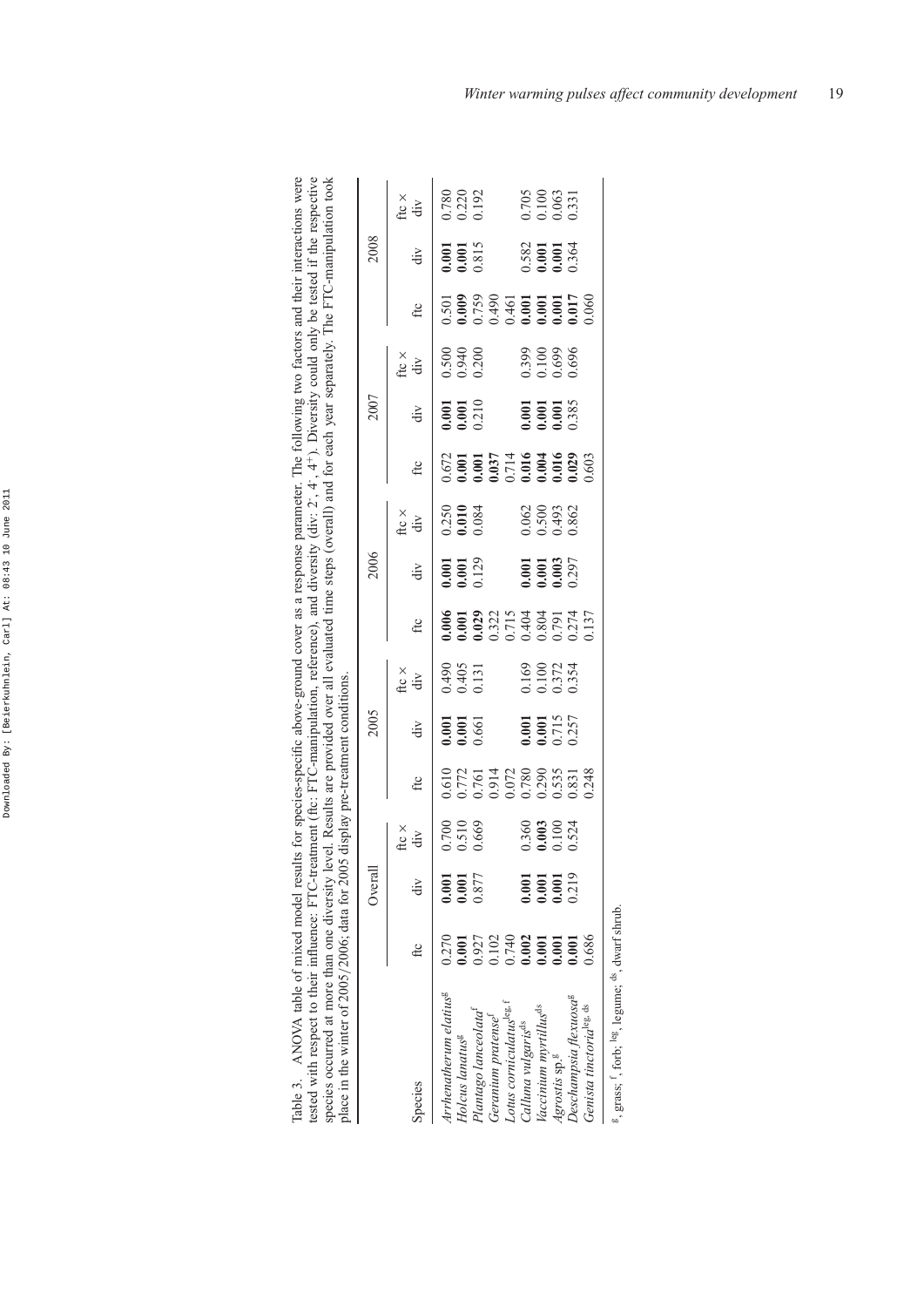#### 20 *J. Kreyling* et al.

hypothesis (Yachi and Loreau 1999) for such bio-climatic processes, stating that communities which are more diverse in species or functional groups can be expected to be more stable against environmental perturbations. However, diversity levels were not replicated by different species compositions in our experiment except for the same levels occurring both in grassland and dwarf-shrub heath. Results of the diversity effects are therefore discussed as preliminary and no identification of the causal effects (species numbers, functional diversity, species identities) is possible here. With regard to the most diverse communities in our experiment, we cannot determine whether functional diversity alone or a legume effect occurred. Nevertheless, the similar results in two different vegetation types with legume species of two different growth forms imply some generality of the observed effect. Diversity experiments repeatedly point out that legumes are one of the most important determinants of community stability through increased N supply (Spehn et al. 2002; Beierkuhnlein and Nesshoever 2006).

# **Conclusions**

In temperate ecosystems with a seasonal climate, soil freeze–thaw cycles are of high ecological importance. Their occurrence is expected to change drastically due to ongoing climate change, with some areas being subjected to increases and others to decreases in frequency of FTCs (Henry 2008). Moreover, given the spatial importance of FTCs whereby seasonally frozen ground currently covers about 55 million  $km^2$  or 55% of the total land area of the Northern Hemisphere (Zhang et al. 2003), it seems necessary to develop a better understanding of such ecological processes that occur outside of the growing season. Here, we showed that short-term fluctuations in winter temperature have the potential to induce long-term (*>*3 years) shifts in the species abundance distribution of our experimental communities. Functional composition of the communities affected compositional development, with grasses being the only growth form that was able to benefit from the FTC-manipulation, whereas dwarf shrubs decreased in above-ground cover. Higher functional diversity or the presence of legumes appeared to make the system more resilient in this respect. Due to the fact that some plant functional types react negatively whilst others benefit, an indirect influence of winter climate change on competition, community composition, and even species distributions in temperate ecosystems may occur. However, we are far from a complete understanding of the causal processes behind such changes. Long-term effect-oriented field experiments in various natural communities as well as process-oriented laboratory studies are necessary to gain further understanding of ecological impacts due to altered frost regimes.

#### **Notes on contributors**

Juergen Kreyling is an Assistant Professor in Biogeography at the University of Bayreuth. He investigates the response of vegetation to climate change by experiments, field observations, and modelling with a special focus on winter processes and extreme events.

Gerald Jurasinski is an Assistant Professor in Landscape Ecology at the University of Rostock. He is especially interested in methods of biodiversity assessment and analysis on ecosystem and landscape scales. Using geostatistical and vegetation scientific methods he works on spatial and temporal variability of plant communities in response to environmental parameters.

Kerstin Grant is finalising her Doctoral thesis at the University of Bayreuth with a focus on the response of plant productivity to extreme climatic events in experimental approaches.

Vroni Retzer is a research associate at the Department of Biogeography at the University of Bayreuth. She focuses on biodiversity patterns in space and time with emphasis on response to land use. She is further interested in the numerical quantification of diversity.

Anke Jentsch is a Professor of Physical Geography and Geoecology at the University of Landau. She is interested in the response of vegetation dynamics to disturbances with a special focus on the resilience of ecosystem functioning and community ecology in the face of climate change and extreme events. She further investigates diversity patterns on the landscape scale and nature conservation.

Carl Beierkuhnlein is a Professor of Biogeography at the University of Bayreuth and focuses among other topics on the role of biodiversity for ecosystem functioning, on the explanation of spatial patterns of biodiversity, and on biogeography and conservation in the face of global change.

#### **References**

- Andresen LC, Michelsen A. 2005. Off-season uptake of nitrogen in temperate heath vegetation. Oecologia 144:585–597.
- Baayen RH, Davidson DJ, Bates DM. 2008. Mixed-effects modeling with crossed random effects for subjects and items. Journal of Memory and Language 59:390–412.
- Beierkuhnlein C, Nesshoever C. 2006. Biodiversity experiments artificial constructions or heuristic tools? Progress in Botany 67:486–535.
- Bilbrough CJ, Welker JM, Bowman WD. 2000. Early spring nitrogen uptake by snow-covered plants: A comparison of arctic and alpine plant function under the snowpack. Arctic Antarctic and Alpine Research 32:404–411.
- Bokhorst SF, Bjerke JW, Tømmervik H, Callaghan TV, Phoenix GK. 2009. Winter warming events damage sub-Arctic vegetation: consistent evidence from an experimental manipulation and a natural event. Journal of Ecology 97:1408–1415.
- Brosofske KD, Chen J, Crow TR. 2001. Understory vegetation and site factors: implications for a managed Wisconsin landscape. Forest Ecology and Management 146:75–87.
- DeLuca TH, Keeney DR, McCarty GW. 1992. Effect of freeze– thaw events on mineralization of soil-nitrogen. Biology and Fertility of Soils 14:116–120.
- Edwards AC, Scalenghe R, Freppaz M. 2007. Changes in the seasonal snow cover of alpine regions and its effect on soil processes: a review. Quaternary International 162:172–181.
- Faith DP, Minchin PR, Belbin L. 1987. Compositional dissimilarity as a robust measure of ecological distance. Vegetatio 69:57–68.
- Fitzhugh RD, Driscoll CT, Groffman PM, Tierney GL, Fahey TJ, Hardy JP. 2001. Effects of soil freezing disturbance on soil solution nitrogen, phosphorus, and carbon chemistry in a northern hardwood ecosystem. Biogeochemistry 56:215–238.